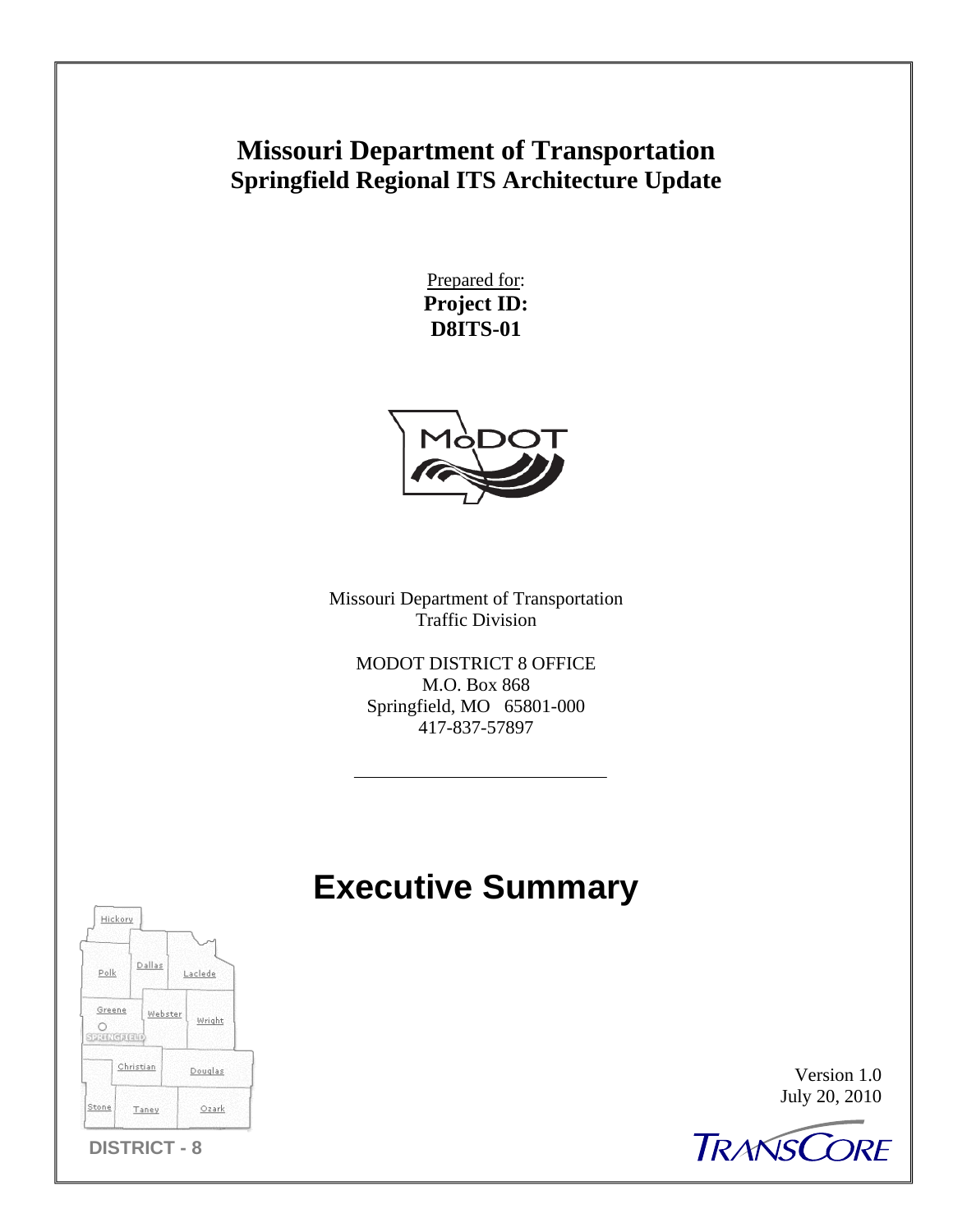#### **Missouri Department of Transportation Springfield Regional ITS Architecture Update**

"Executive Summary"

July 20, 2010

**TRANSCORE** 

408 East Bannister Road Kansas City, MO 64131-3010 816.444.3345 tell 816.363.0556 fax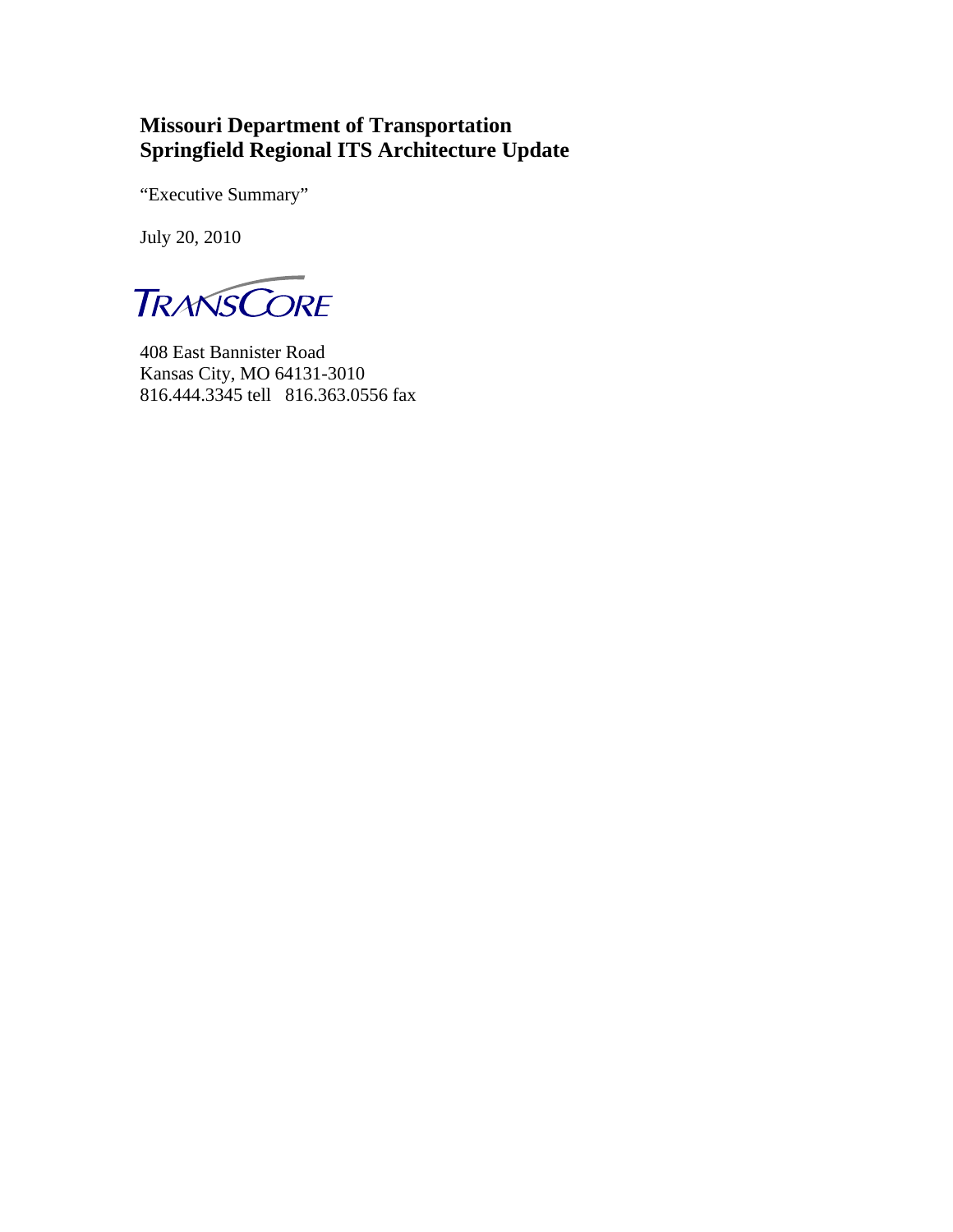

# **Introduction**

The primary purpose of the Springfield Region Intelligent Transportation System (ITS) Architecture project is to establish a strategic blueprint for ITS implementation in Southwestern Missouri. The architecture serves as a tool for the orderly and consistent deployment of ITS projects and programs throughout the Missouri Department of Transportation - District 8 region. The planning process aligns activities in local areas with those in other regions and at the State and National levels.

The architecture continued to be updated but currently highlight activities over the next five years. It will define roles and responsibilities of the various ITS Stakeholders throughout the Springfield Region, establish technical goals to avoid duplication of investments in infrastructure, provide the ability to share data among agencies, and bring District 8 into compliance with nationally established ITS Architecture standards.

#### *Area Background Description*

The Springfield Region encompasses a large section of Southwest Missouri, which includes twelve counties and 3,670 miles of highway. Springfield is the third largest city in the State of Missouri and is the county seat for Greene County, the fifth most populated county in the State. The current population for the Springfield Region is estimated at 586,000.



**Figure 1: District 8 Springfield Region**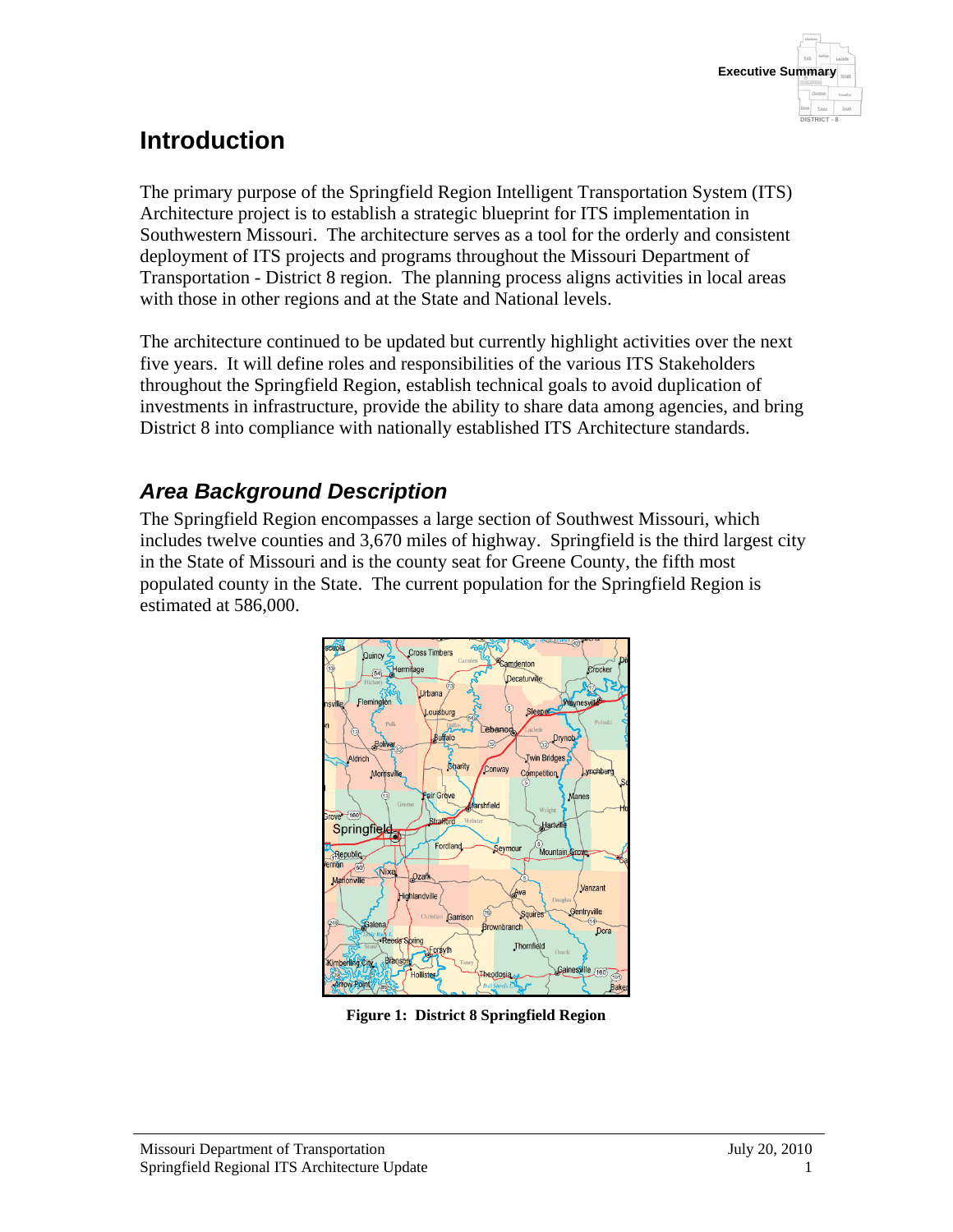According to the USDC Bureau of Census, the 2020 outlook for population expansion is one of large growth in the suburban counties around Springfield, including Christian, Stone, Taney, and Webster. From 2000-2007, the national annual population growth was 1%, but Springfield and the District 8 counties had a 2% annual growth rate. The City of Springfield's overall growth from 2000-2009 was 17.0%.

The Springfield metro workforce has grown more than 18% in the past 10 years and in 2004 accounted for more than one-third of Missouri's total job growth. Prior to the current economic downturn, the area's unemployment rate has been below 4.5% for over ten years. Forbes magazine has ranked Springfield, MO in the top *50 Best Places for Business and Careers* for the past four years.

As this area of Missouri is undergoing growth and population expansion, there is a greater need to develop strategies and programs that can address the stress placed on emergency, traffic, maintenance, and transit infrastructures and organizations. Developing a regional vision and integrating future ITS projects and programs for the region is a key reason for developing an architecture.

## *Defining a Regional ITS Architecture*

Intelligent Transportation Systems involve the use of technology to promote the movement of traffic in an increasingly safe and efficient manner. The Springfield Region ITS Architecture is a framework for developing and integrating ITS technologies within the region. This framework, which is currently maintained electronically using Turbo software, defines the ITS services that must be provided. The regional architecture is responsive to the unique characteristics of the defined area. It not only defines the services that must be provided, but also defines stakeholders and their roles and responsibilities in providing these services within the region. These defined roles and responsibilities guide stakeholders as ITS technologies are implemented. As the role of ITS evolves within the region, so must the ITS Architecture. The ITS Architecture should be on a scale commensurate with ITS investment in the region.

#### *Creating a Regional ITS Architecture*

The Springfield Region ITS Architecture framework was developed with the assistance of Missouri Department of Transportation – District 8 and the City of Springfield. It involved researching local ITS deployments and contacting regional stakeholders to obtain information pertaining to future ITS deployment plans. An architecture committee was formed which met at least frequently to discuss and track the project's progress. The committee consisted of representatives from the Missouri Department of Transportation, and Springfield. The committee identified regional stakeholders that were surveyed in order to collect the information necessary to develop the Regional ITS Architecture.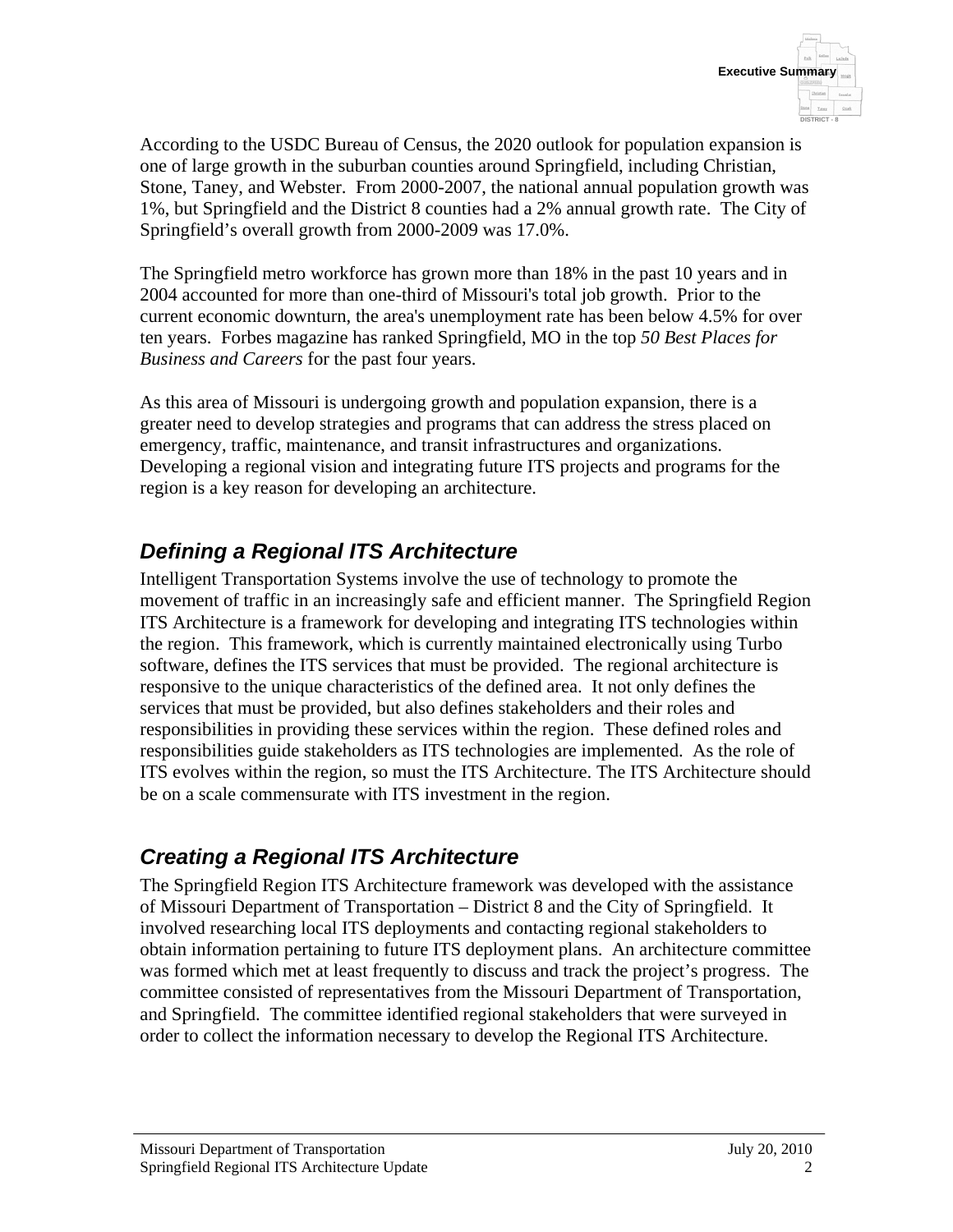

#### *ITS Architecture Goals*

The primary goal for this work was to develop a ITS Architecture for the Springfield Region in accordance with Federal Highway Administration (FHWA) policies that serves as a resource for planning, programming, designing, and deploying ITS projects.

The ITS Architecture should be relatable to other planning documents, particularly the long-range or regional transportation plan. Concurrence between proposed ITS projects and the ITS Architecture ensures that additional integration opportunities are considered.

The ITS Architecture should serve as a tool to improve regional thinking on operations.

#### *Stakeholders*

The following summarizes the regional stakeholders that are considered partners in designing, developing, deploying, and operating ITS projects and programs in the Springfield region.

Branson City DPW Branson City Police Department Burlington Northern / Santa Fe Railroad Christian County 911 Christian County Sheriff Department City Utilities of Springfield - Transit CityView County of Greene Greene County Highway Department Greene County Sherrif Department Lebanon City DPW Marshfield City DPW Media - KRZK/KOMC Radio Media - KSPR TV Media - KTTS Radio Media - KY3 TV Media - Springfield Business Journal Media - Springfield News-Leader Press Missouri State Highway Patrol Missouri State University Missouri Department of Transportation - Central Office

Missouri Department of Transportation - D8 National Weather Service Nixa City DPW Ozark City DPW Ozark Transportation Organization OzarksTraffic.info Republic City DPW Southwest Missouri Council of Governments Springfield City DPW Springfield City Fire Department Springfield City Parking Management Springfield City Police Department Springfield Traffic Management Center Springfield-Green County 911 Springfield-Green County Emergency Management St. Johns Regional EMS Stone County 911 Taney County 911 Western Taney County Fire District Willard City DPW

## *Time Horizon*

ITS Architecture usually outlines a framework that is bound by a specific time horizon. Typically this horizon is shorter than the 20 years associated with a long-range transportation plan. The District 8 – Springfield Region ITS Architecture will use a five (5) year time horizon since ITS-related technologies change and improve rapidly.